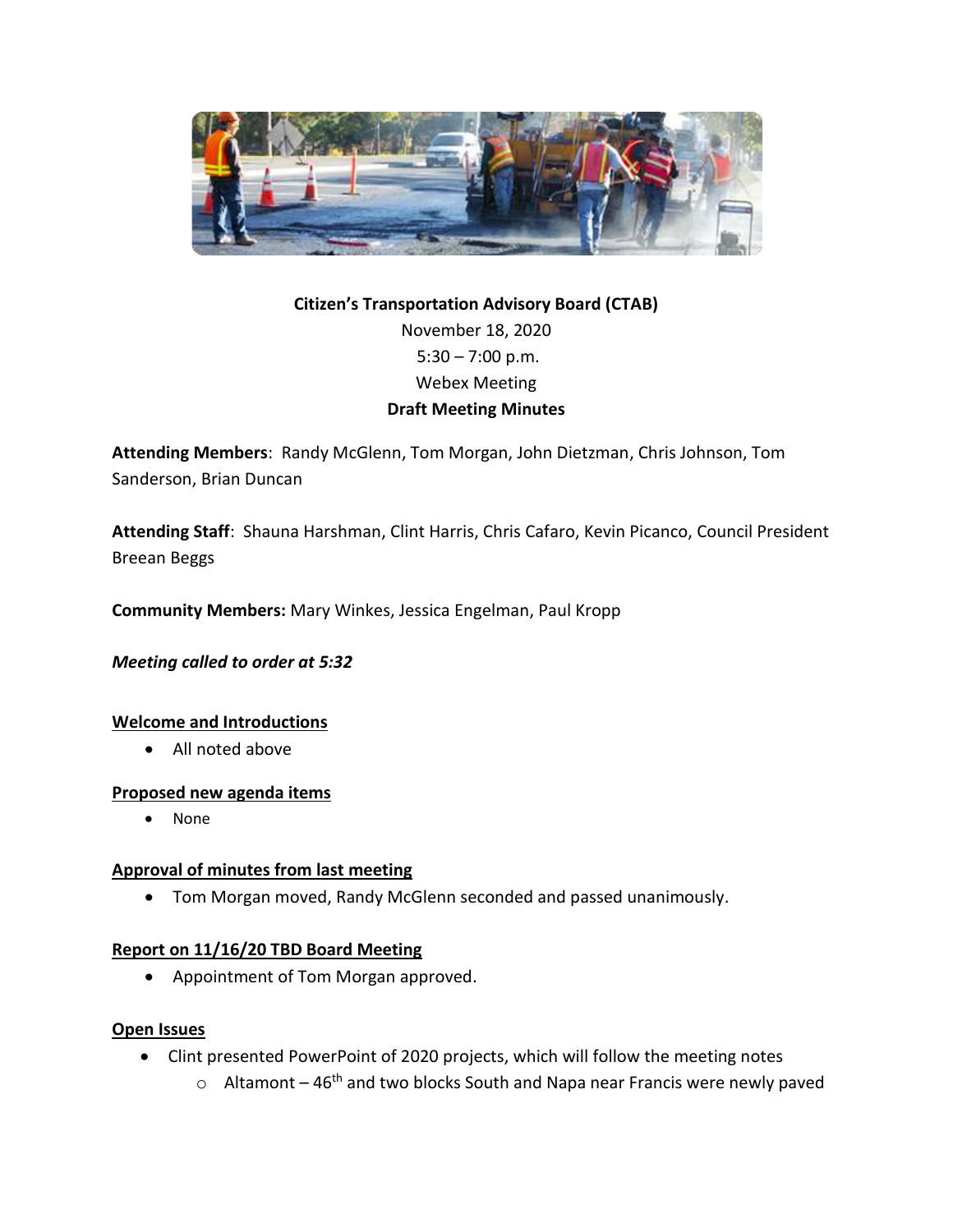- 2021 Planning funds
- Common approach for  $2^{nd}$  through  $6^{th}$  year
- Further development of projects
- Project Map
- There is a group of streets that are non-arterial roads and they are included here as a placeholder.

#### **New Business**

- CP Beggs Shauna's role will be a little different than Anna's as TBD administrator as she is also the council liaison to the committee.
	- What is in and what was a close consideration of projects that may not have made it.
	- Cooke Street Project description the City's half of the project will be \$800,000. Whether that comes from TBD or street maintenance. The funds would be transferred to the school district in early 2021.
	- Paving of unpaved roadways want to look at approximately \$700,000 per year, not one million. Council will prioritize Cook over unpaved streets.
	- Randy Exciting Cooke street project. Car tab funding going to projects that don't benefit cars is a hard discussion with neighborhoods.
- Proposal to fund residential work related to North Spokane Corridor will not be addressed in the meeting as no additional data was received, or an "ask".
- John Dietzman presented a project matrix (attached to meeting invitation)
	- $\circ$  What is the priority we should assign to projects previously identified? Some consensus around case C
	- o Astor Street step back and look at width as an opportunity to have a bigger picture plan for cycling, linear park, additional housing (Jessica)
	- $\circ$  Tom Morgan asked to mock up this street with wider sidewalks and possible bike routes.
	- o Discussion to postpone Astor, Cataldo, Ferry for further study
	- $\circ$  Case A priority for District 1 Moved Randy, Brian Duncan seconded approved unanimously
	- o Case A priority for District 2 Brian moved, Randy seconded- approved unanimously
	- o Case A priority for District 3 Chris Johnson moved, Brian seconded-- approved unanimously
- Discussion of piloting micro overlay
- Bumping up sidewalk to \$490,000 in 2021 and \$550,000 in 2022
- Unpaved streets 700k in 2021 and 550k in 2022